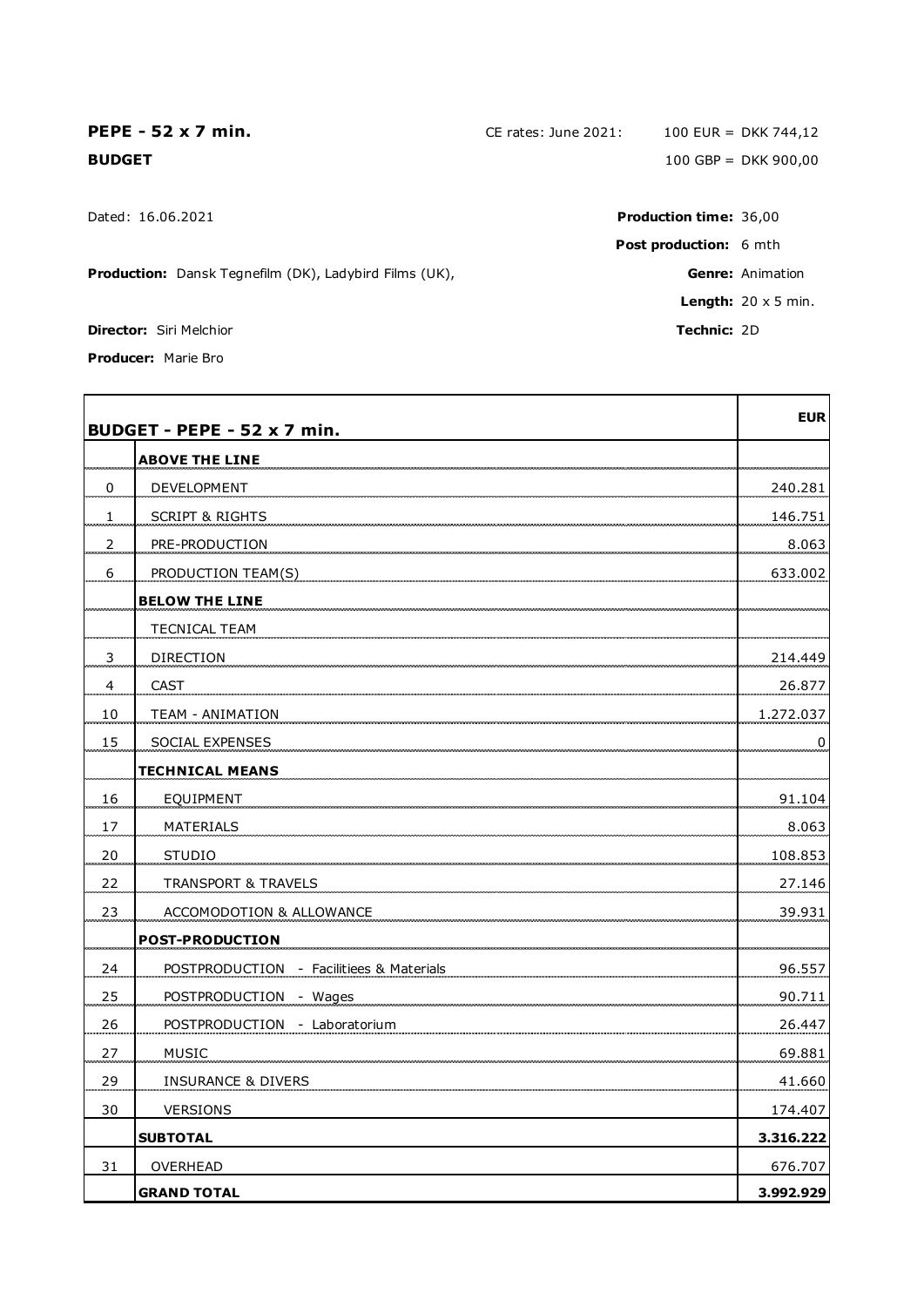| $\mathbf 0$                 | <b>DEVELOPMENT</b>                                 | x                   | no.                                   | unit     | οf                        | <b>EUR</b>              |
|-----------------------------|----------------------------------------------------|---------------------|---------------------------------------|----------|---------------------------|-------------------------|
|                             | Concept, script, pilotfilm                         |                     | $\mathbf{1}$                          | sum      | 240.281                   | 240.281                 |
|                             | <b>TOTAL</b>                                       |                     |                                       |          |                           | 240.281                 |
|                             |                                                    |                     |                                       |          |                           |                         |
| 1                           | <b>AQUISITION RIGHTS</b>                           | x                   | no.                                   | unit     | οf                        | <b>EUR</b>              |
| $\mathbf{1}$                | Authors/Directors rights                           |                     | $\mathbf{1}$                          | sum      | 40.316                    | 40.316                  |
| $\overline{a}$              | Synopsis<br>-------------------------------------- |                     | 48                                    | films    | 336                       | 16.126                  |
| $\overline{\mathbf{3}}$     | Script - Lead writer (extra)                       |                     | 48                                    | films    | 336                       | 16.126                  |
| 3                           | Script - Writers                                   |                     | 48                                    | films    | 1.344                     | 64.506                  |
| 6                           | Script consultant                                  |                     | 48                                    | films    | 202                       | 9.676                   |
|                             | <b>TOTAL</b>                                       |                     |                                       |          |                           | 146.751                 |
|                             |                                                    |                     |                                       |          |                           |                         |
| $\overline{2}$              | <b>PRE-PRODUCTION</b>                              | x                   | no.                                   | unit     | of                        | <b>EUR</b>              |
| $\overline{7}$              | Translations                                       |                     | $\mathbf{1}$                          | Sum      | 8.063                     | 8.063                   |
|                             | <b>TOTAL</b>                                       |                     |                                       |          |                           | 8.063                   |
|                             |                                                    |                     |                                       |          |                           |                         |
| 6                           | <b>PRODUCTION TEAM</b>                             | x                   | no.                                   | unit     | οf                        | <b>EUR</b>              |
| $150\,$                     | Producer                                           |                     | $\mathbf{1}$                          | sum      | 194.861                   | 194.861                 |
| 160                         | Line Producer                                      |                     | 109                                   | weeks    | 1.613                     | 175.778                 |
| 162                         | Production manager                                 | 1                   | 78                                    | weeks    | 1.290                     | 100.629                 |
| 167                         |                                                    |                     | 36                                    | mth      | 1.613                     | 58.055                  |
|                             | Social expenses                                    |                     |                                       |          |                           |                         |
| 290                         | Social expenses - Production Team                  |                     | 22%                                   | οf       | 471.268                   | 103.679                 |
|                             | <b>TOTAL</b>                                       |                     |                                       |          |                           | 633.002                 |
|                             |                                                    |                     |                                       |          |                           |                         |
| 3                           | <b>DIRECTOR</b>                                    | X                   | no.                                   | unit     | of                        | <b>EUR</b>              |
| 100                         | Director                                           | $\mathbf{1}$        | 109                                   | weeks    | 1.613                     | 175.778                 |
|                             | <b>Social expenses</b>                             |                     |                                       |          |                           |                         |
| 291                         | Social expenses - Directors Team                   |                     | 22%                                   | of       | 175.778                   | 38.671                  |
|                             | <b>TOTAL</b>                                       |                     |                                       |          |                           | 214.449                 |
|                             |                                                    |                     |                                       |          |                           |                         |
| 4                           | <b>CAST</b>                                        | x                   | no.                                   | unit     | οf                        | <b>EUR</b>              |
| 140                         | Voices                                             | 10                  | 20                                    | sum      | 134                       | 26.877                  |
|                             | <b>TOTAL</b>                                       |                     |                                       |          |                           | 26.877                  |
| 10                          | <b>TEAM</b>                                        |                     |                                       |          | οf                        | <b>EUR</b>              |
|                             | <b>PAYEE</b>                                       | x                   | no.                                   | unit     |                           |                         |
|                             | ANIMATIC/STORYBOARD                                |                     |                                       |          |                           |                         |
| <br>182                     | Animatic assistance                                |                     |                                       | 20 weeks | <br>1.209                 | <br>24.190              |
| 182                         | Storyboard                                         | 1<br>3              | 20                                    | weeks    | 1.391                     | 83.454                  |
|                             | <b>CHARACTERS &amp; PROPS</b>                      |                     |                                       |          |                           |                         |
| <b>Service State</b><br>190 | Characters, Prop design                            |                     | -------------------------------<br>52 | weeks    | بالمحمد بالمحادث<br>1.209 | -------------<br>62.893 |
|                             | <b>BACKGROUNDS</b>                                 |                     |                                       |          |                           |                         |
| .<br>190                    | Background painter                                 |                     | 52 -                                  | weeks    | <br>1.209                 | .<br>62.893             |
|                             | LAYOUT/SCENEPLAN                                   |                     |                                       |          |                           |                         |
| .<br>202                    | Scene Planner/Layout/Rig                           | 1                   | 52                                    | weeks    | 1.089                     | 56.604                  |
|                             |                                                    |                     |                                       |          |                           |                         |
| 218                         | <b>ANIMATION</b>                                   |                     |                                       |          |                           |                         |
|                             |                                                    | 1                   | 52                                    |          | 1.149                     |                         |
|                             | Animation Director                                 |                     |                                       | weeks    |                           | 59.748                  |
| 220                         | Animator - Team A                                  | 1                   |                                       |          |                           |                         |
|                             | Animator 1 - A                                     |                     | 52                                    | weeks    | 1.028                     | 53.459                  |
|                             | Animator 2 - A                                     | $\mathbf{1}$<br>1   | 52<br>52                              | weeks    | 907<br>907                | 47.170                  |
|                             | Animator 3 - A                                     |                     |                                       | weeks    |                           | 47.170                  |
| 220                         | Animator - Team B                                  |                     | 52                                    | weeks    | 1.028                     |                         |
|                             | Animator 1 - B<br>Animator 2 - B                   |                     | 52                                    | weeks    | 907                       | 53.459                  |
|                             | Animator 3 - B                                     | $\overline{1}$<br>1 | 52                                    | weeks    | 907                       | 47.170<br>47.170        |
|                             |                                                    |                     |                                       |          |                           |                         |
| 220                         | Animator - Team C<br>Animator 1 - C                | 1                   | 52                                    | weeks    | 1.028                     | 53.459                  |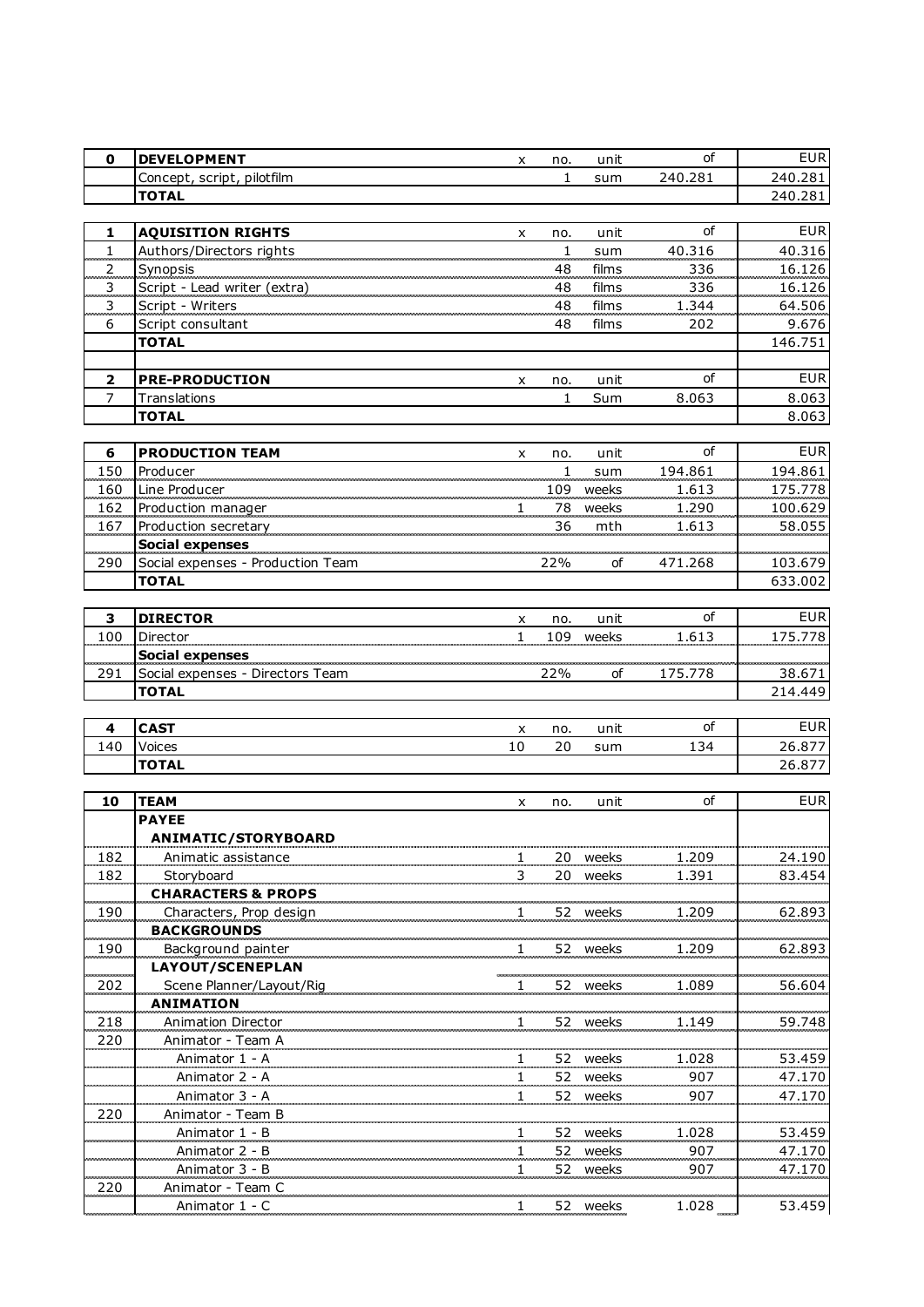|     | Animator 2 - C                                   | 1   |                         | 52 weeks | 907     | 47.170     |
|-----|--------------------------------------------------|-----|-------------------------|----------|---------|------------|
|     |                                                  |     |                         |          |         |            |
|     | Animator 3 - C                                   | 1   |                         | 52 weeks | 907     | 47.170     |
|     | <b>DIRECTORS ASSISTENT</b>                       |     |                         |          |         |            |
| 240 | Storyboard/edit/scan/composite                   | 1   |                         | 78 weeks | 1.089   | 84.906     |
|     | <b>SOCIAL EXPENSES - PAYEES (above)</b>          |     |                         |          |         |            |
| 295 | Social expenses - Payee Team<br><b>FREELANCE</b> |     | 22%                     | of       | 878.084 | 193.179    |
| 242 | Composite/SFX                                    | 1   |                         | 52 weeks | 1.814   | 94.340     |
| 250 | Technical director                               | 1   | 52                      | weeks    | 1.814   | 94.340     |
| 258 | IT external assistance                           | 1   | 100                     | hours    | 121     | 12.095     |
|     | <b>TOTAL</b>                                     |     |                         |          |         | 1.272.037  |
|     |                                                  |     |                         |          |         |            |
| 16  | <b>EQUIPMENT</b>                                 |     |                         | unit     | οf      | <b>EUR</b> |
|     |                                                  | x   | no.<br>865              |          | 40      | 34.873     |
| 310 | Computer equipment                               |     |                         | weeks    |         |            |
| 314 | Server equipment                                 |     | $\overline{\mathbf{3}}$ | sum      | 2.688   | 8.063      |
| 318 | Harddiscs                                        |     | 24                      | sum      | 470     | 11.289     |
| 320 | Software animation                               |     | 524                     | weeks    | 40      | 21.126     |
| 322 | Software others                                  |     | 200                     | mth      | 62      | 12.393     |
| 339 | Other equipment                                  |     | 1                       | sum      | 3.360   | 3.360      |
|     | <b>TOTAL</b>                                     |     |                         |          |         | 91.104     |
|     |                                                  |     |                         |          |         |            |
| 17  | <b>MATERIALS</b>                                 | x   | no.                     | unit     | οf      | <b>EUR</b> |
| 385 | Materials                                        |     | $\mathbf{1}$            | sum      | 8.063   | 8.063      |
|     | <b>TOTAL</b>                                     |     |                         |          |         | 8.063      |
|     |                                                  |     |                         |          |         |            |
| 20  | <b>STUDIO RENTAL</b>                             | X   | no.                     | unit     | οf      | <b>EUR</b> |
| 502 | Studio rental pre/post prod                      |     | 12                      | mth      | 2.016   | 24.190     |
| 502 | Studio rental production                         |     | 18                      | mth      | 4.704   | 84.664     |
|     | <b>TOTAL</b>                                     |     |                         |          |         | 108.853    |
|     |                                                  |     |                         |          |         |            |
| 22  | <b>TRANSPORT &amp; TRAVELS</b>                   | x   | no.                     | unit     | οf      | <b>EUR</b> |
| 614 | Transport, local                                 |     | $\mathbf{1}$            | sum      | 3.360   | 3.360      |
| 620 | Flights, team                                    |     | 30                      | flights  | 215     | 6.451      |
| 621 | <b>Attending Markets</b>                         |     | 10                      | times    | 1.344   | 13.439     |
|     |                                                  |     |                         |          |         | 1.209      |
| 622 | Travelling, trains                               |     | 30                      | trips    | 40      |            |
| 630 | Freight                                          |     | $\mathbf{1}$            | sum      | 2.688   | 2.688      |
|     | <b>TOTAL</b>                                     |     |                         |          |         | 27.146     |
|     |                                                  |     |                         |          |         |            |
| 23  | <b>ACCOMODATION &amp; ALLOWANCE</b>              | x   | no.                     | unit     | of      | <b>EUR</b> |
| 650 | Accomodation, production                         |     | 90                      | nights   | 175     | 15.723     |
| 660 | Provisioning                                     |     | 1                       | sum      | 9.407   | 9.407      |
| 665 | Per Diems                                        | 42  | 4                       | days     | 64      | 10.769     |
| 678 | Meetings                                         |     | 1                       | sum      | 4.032   | 4.032      |
|     | <b>TOTAL</b>                                     |     |                         |          |         | 39.931     |
|     |                                                  |     |                         |          |         |            |
| 24  | POSTPRODUCTION - FACILITIES                      | X   | no.                     | unit     | of      | <b>EUR</b> |
| 701 | Speak studio                                     | 26  | 3                       | hours    | 101     | 7.862      |
| 704 | Editing room/equipment                           |     | 18                      | mth      | 1.344   | 24.190     |
| 707 | Sound editing room                               |     | 48                      | weeks    | 1.344   | 64.506     |
|     | <b>TOTAL</b>                                     |     |                         |          |         | 96.557     |
|     |                                                  |     |                         |          |         |            |
| 25  | <b>POSTPRODUCTION - WAGES</b>                    | x   | no.                     | unit     | οf      | <b>EUR</b> |
| 735 | Sound editor, speak recordings incl. edit        |     | 30                      | days     | 336     | 10.079     |
| 737 | Sound editor, postproduction                     |     | 48                      | weeks    | 1.680   | 80.632     |
|     |                                                  |     |                         |          |         |            |
|     | <b>TOTAL</b>                                     |     |                         |          |         | 90.711     |
|     |                                                  |     |                         |          | of      | <b>EUR</b> |
| 26  | <b>POSTPRODUCTION - LAB</b>                      | x   | no.                     | unit     |         |            |
| 750 | <b>Online &amp; Colorgrading</b>                 |     | 5                       | days     | 2.553   | 12.767     |
|     | <b>ProRes</b>                                    |     |                         |          |         |            |
| 760 | ProRes no texts, 1.st                            | 1,0 | $\overline{1}$          | pc       | 255     | 255        |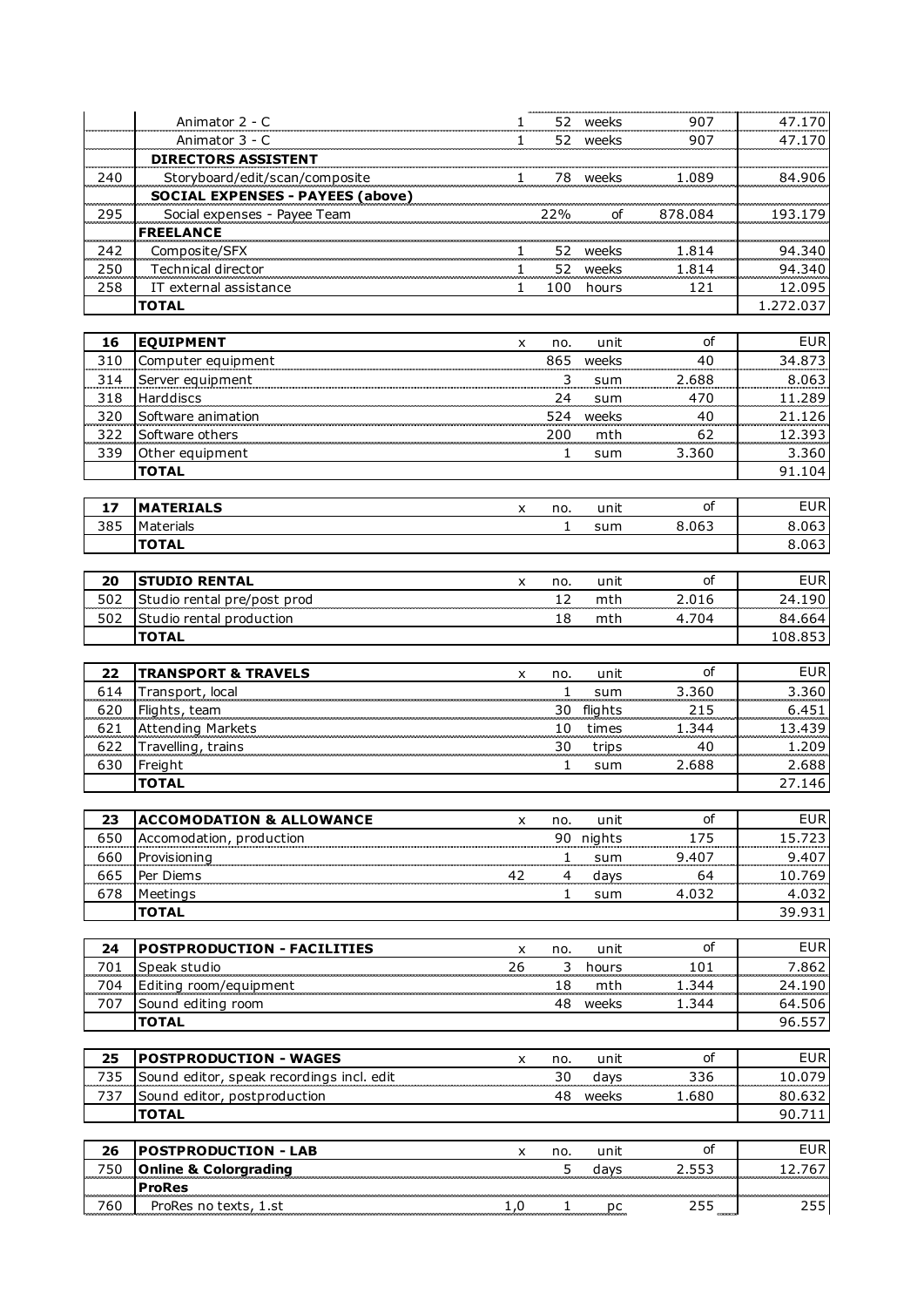| 760        | ProRes no texts                             |              | 20             | pc         | .81              | 1.613            |
|------------|---------------------------------------------|--------------|----------------|------------|------------------|------------------|
| 760        | ProRes, texts                               |              | 20             | pc         | 81               | 1.613            |
|            | <b>XDCam</b>                                |              |                |            |                  |                  |
| 760        | XDcam no texts, 1.st                        | 1,0          | 1              | рc         | 255              | 255              |
| 760        | XDcam no texts                              |              | 20             | рc         | 81               | 1.613            |
| 760        | Xdcam, texts                                |              | 20             | pc         | 81               | 1.613            |
|            | <b>DCP</b>                                  |              |                |            |                  |                  |
| 766        | DCP master,                                 |              | $\overline{1}$ | рc         | 1.613            | 1.613            |
| 770        | DCP copies, UK subtitle                     |              | $\overline{4}$ | pc         | 605              | 2.419            |
|            | Other lab costs                             |              | 1              | sum        | 2.688            | 2.688            |
|            | <b>TOTAL</b>                                |              |                |            |                  | 26.447           |
|            |                                             |              |                |            |                  |                  |
| 27         | <b>MUSIC</b>                                | x            | no.            | unit       | οf               | <b>EUR</b>       |
| 800        | Composer                                    |              | 52             | films      | 1.344            | 69.881           |
|            | <b>TOTAL</b>                                |              |                |            |                  | 69.881           |
|            |                                             |              |                |            |                  |                  |
| 29         | <b>INSURANCE &amp; MISCELLANEOUS</b>        | x            | no.            | unit       | οf               | <b>EUR</b>       |
| 852        | Legal assistance                            |              | $\mathbf{1}$   | sum        | 13.439           | 13.439           |
| 840<br>854 | Insurances<br>External certified accountant |              | 1              | sum        | 14.783<br>13.439 | 14.783<br>13.439 |
|            | <b>TOTAL</b>                                |              | 1              | sum        |                  | 41.660           |
|            |                                             |              |                |            |                  |                  |
| 30         | <b>VERSIONS</b>                             | X            | no.            | unit       | οf               | <b>EUR</b>       |
|            | <b>Subtitling</b>                           |              |                |            |                  |                  |
|            | Dialoguelists/Spottinglists - UK            | $\mathbf{1}$ | 52             | pc         | 67               | 3.494            |
|            | Subs                                        |              | 52             | рc         | 87               | 4.542            |
|            | Norwegian version, 50% of costs             |              |                |            |                  |                  |
|            | Nordubb                                     |              |                | 52 pisodes | 672              | 34.941           |
|            | Swedish version, 50% of costs               |              |                |            |                  |                  |
|            | Cineast Dub                                 |              |                | 52 pisodes | 672              | 34.941           |
|            | <b>French version</b>                       |              |                |            |                  |                  |
|            | Translation                                 |              |                | 52 pisodes | 269              | 13.976           |
|            | Cast                                        | 52           |                | 2 hours    | 67               | 6.988            |
|            | Speak studio                                | 52           |                | 2 hours    | 101              | 10.482           |
|            | Sound studio                                |              |                | 4 weeks    | 1.680            | 6.719            |
|            | Soundeditor                                 |              |                | 6 weeks    | 1.680            | 10.079           |
|            | <b>English version</b>                      |              |                |            |                  |                  |
|            | Translation                                 |              |                | 52 pisodes | 269              | 13.976           |
|            | Cast                                        | 52           |                | 2 hours    | 67               | 6.988            |
|            | Speak studio                                | 52           |                | 2 hours    | 101              | 10.482           |
|            | Sound studio                                |              |                | 4 weeks    | 1.680            | 6.719            |
|            | Soundeditor                                 |              |                | 6 weeks    | 1.680            | 10.079           |
|            | <b>TOTAL</b>                                |              |                |            |                  | 174.407          |
| 31         | <b>OVERHEAD</b>                             | x            | no.            | unit       | οf               | <b>EUR</b>       |
| 891        | Contingency                                 |              | 10%            | of         | 3.075.941        | 307.594          |
| 891        | Production fee                              |              | 5%             | of         | 3.075.941        | 153.797          |
| 894        | Administration fee                          |              | 7%             | of         | 3.075.941        | 215.316          |
|            | TOTAL                                       |              |                |            |                  | 676.707          |
|            |                                             |              |                |            |                  |                  |

**TOTAL 3.992.929**